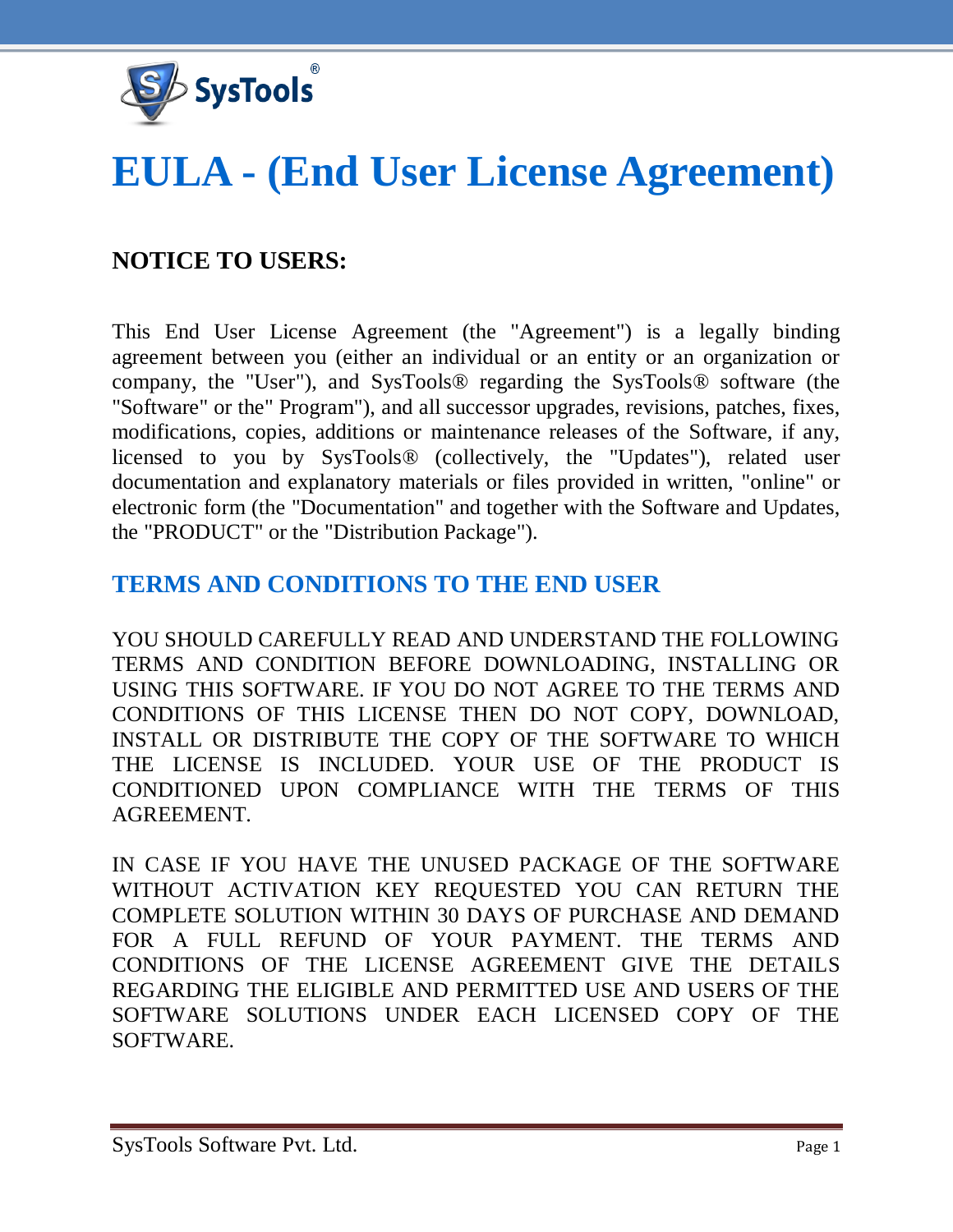

## **1. INTELLECTUAL PROPERTY RIGHTS**

All rights of any kind up on the software which are expressed or not expressed in this license are reserved to SysTools® software. You may not make the software available in network or in any way provide the software to multiple users unless you have purchased at least one multi user license from SysTools®.

The software and any documentation included in the distribution package are protected by national copyright laws and international treaties. Any unauthorized use of the product shall result in immediate and automatic termination of this license and may result in criminal and/or civil prosecution. Your possession, installation or use of the product does not transfer to you any title to the intellectual property in the product, and you will not acquire any rights in the product except as expressly set forth in this agreement.

#### **2. RESTRICTIONS ON USE**

You may not create any copy of the PRODUCT. You are not permitted as well as may not permit others to reverse engineer, decompile, decrypt, disassemble or derive source code from the software. You can make one (1) copy the PRODUCT for backup and archival purposes, provided, however, that the original and each copy is kept in your possession or control, and that your use of the PRODUCT does not exceed that which is allowed in this Agreement. If you permanently transfer the PRODUCT you shall delete all its copies that are in your possession and send SysTools® a notice thereof. You can neither access software acquired by others through any channel of service bureau, application provider or one who engage in similar business nor allow anyone else to do so. The Software unregistered (trial) version may be freely distributed provided that the distribution package is not modified. No person or company may charge a fee for the distribution of the PRODUCT without written permission from the copyright holder. You cannot modify, distribute, and duplicate derivative works of the software. You are not allowed to sell, distribute, display, transmit, rent and lease the software that may lead to wrong exploitation of the license issued and such activity is expressly permitted by applicable law keeping SysTools® in loop.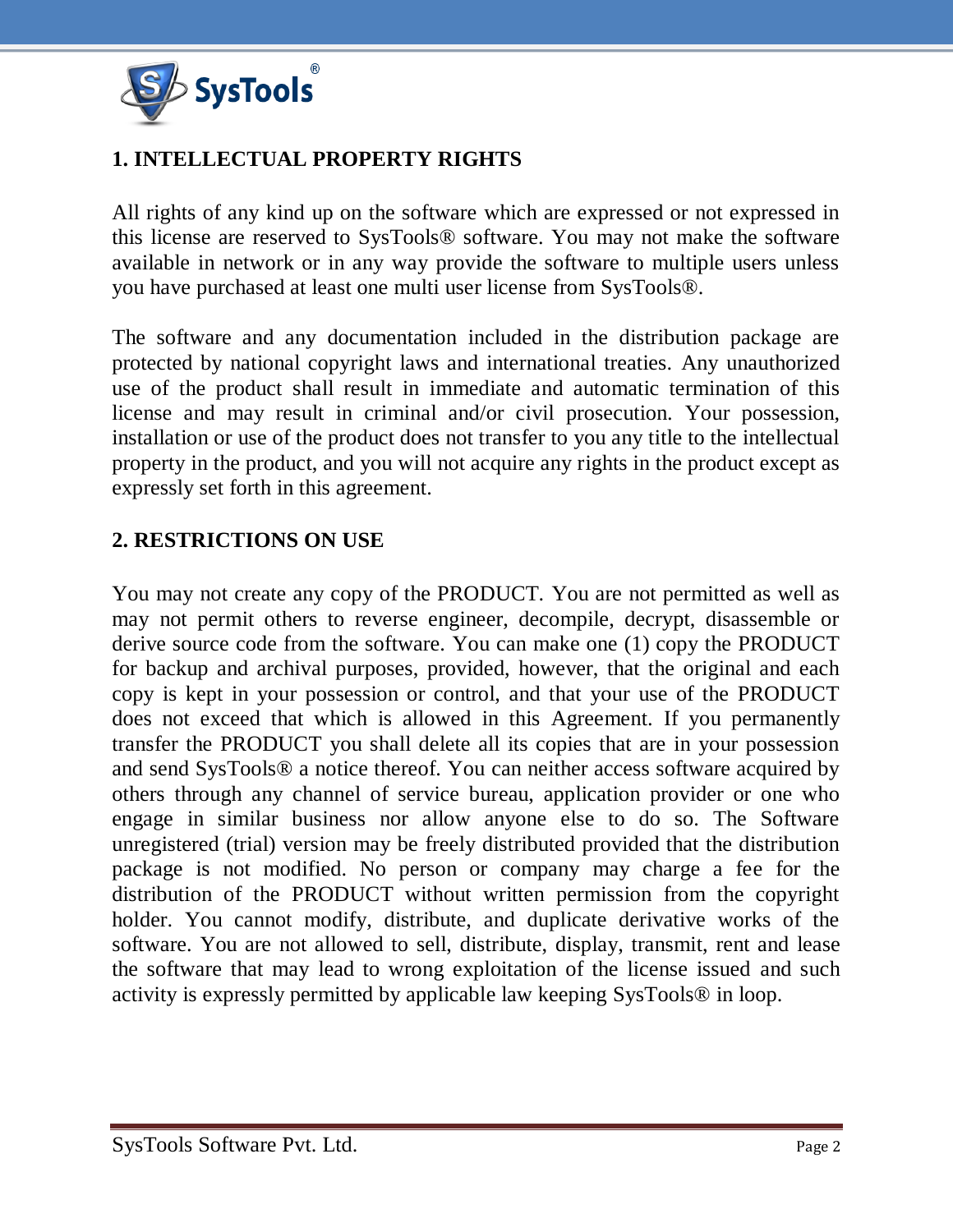

# **3. COPYRIGHT**

This software is owned by SysTools® and is protected by copyright law so you are not authorized to remove or conceal any proprietary notices, labels marks from the software.

## **4. LICENSE USABILITY - SCOPE OF LICENSE TYPE ISSUED**

You are granted a non-exclusive license to use the PRODUCT as set forth herein.

Single User License (Personal License) - If you acquire single user license you can use the PRODUCT as set forth in the Agreement for non commercial purposes in non-business, non-commercial environment. This license acquires the nonexclusive and non-transferable right to install and activate software on single computer.

Multi User License (Business / Corporate Clients/ Educational Institutes/Government Organizations/Defense Establishments) - If you acquired the Business license, you may use the PRODUCT on unlimited number of computers within one office in one geographic location. To use the PRODUCT in a corporate, government or business environment globally, you should purchase an Enterprise license. If you acquired the Enterprise license, you may use the PRODUCT on unlimited number of computers at branches of the organization.

#### **5. REGISTRATION CODE**

Registration code - a unique identification file provided to you by SysTools® confirming the purchase of the license from SysTools®, which may carry the information about the license and enable the full functionality of the Program in accordance with the Agreement.

The Registration Code provided to you by SysTools® constitutes confidential proprietary information of SysTools®. For purposes hereof, you agree not to transfer, copy, disclose, provide or otherwise make available such confidential information in any form to any third party without the prior written consent of SysTools®. You agree to implement reasonable security measures to protect such confidential information provided to you by SysTools®.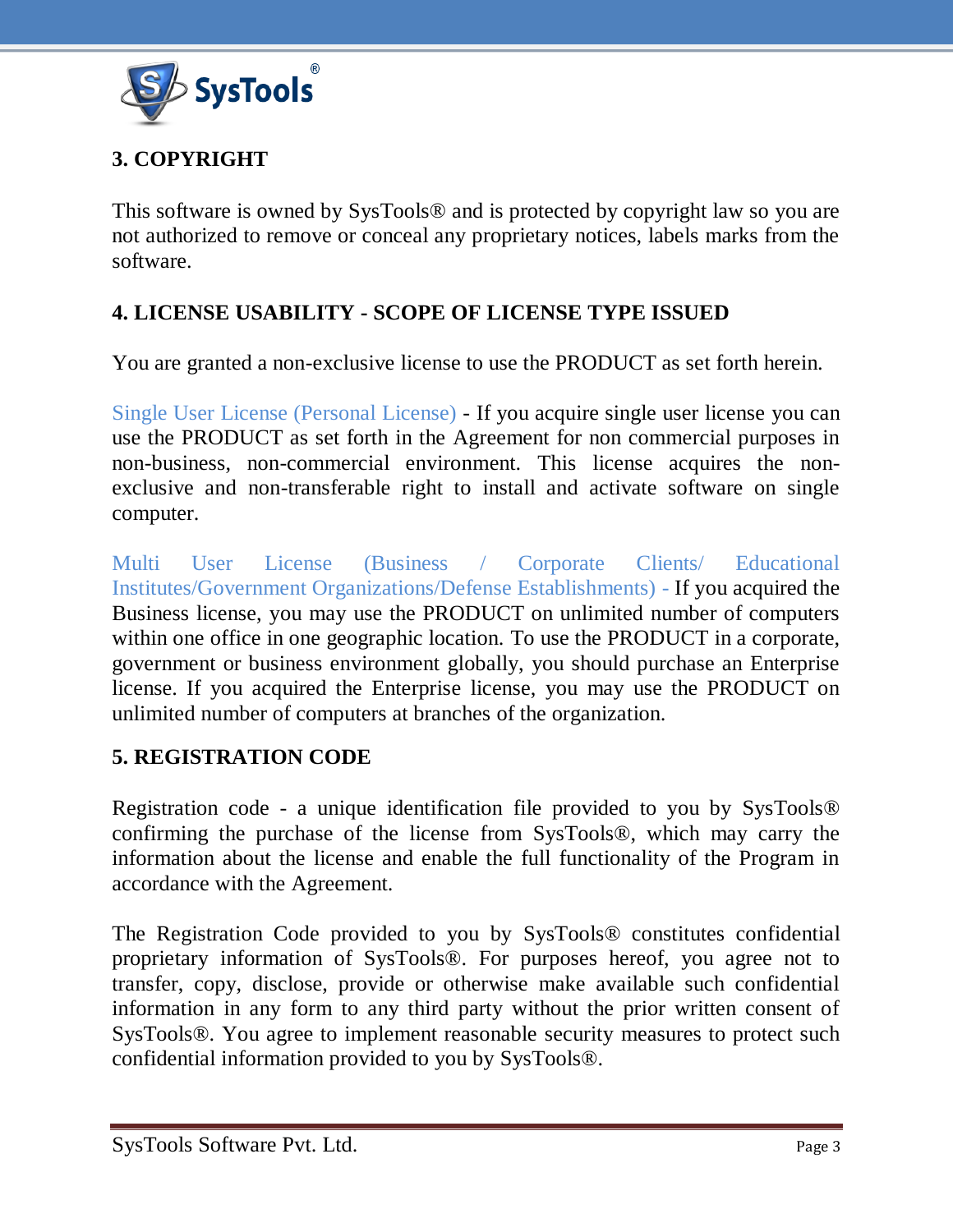

#### **6. NO LIABILITY FOR CONSEQUENTIAL DAMAGES**

IN NO EVENT SHALL SYSTOOLS® SOFTWARE OR ITS SUPPLIERS BE LIABLE TO YOU FOR ANY CONSEQUENTIAL, SPECIAL, INCIDENTAL OR INDIRECT DAMAGES OF ANY KIND ARISING OUT OF THE DELIVERY, PERFORMANCE OR USE OF THE SOFTWARE, EVEN IF SYSTOOLS® SOFTWARE HAS BEEN ADVISED OF THE POSSIBILITY OF SUCH DAMAGES. IN NO EVENT WILL SYSTOOLS® SOFTWARE LIABILITY FOR ANY CLAIM, WHETHER IN CONTRACT, TORT OR ANY OTHER THEORY OF LIABILITY EXCEEDS THE LICENSE FEE PAID BY YOU, IF ANY.

ACKNOWLEDGMENT BY INSTALLING THE SOFTWARE, YOU ACKNOWLEDGE THAT YOU HAVE READ AND UNDERSTAND THE FORE GOING AND THAT YOU AGREE TO BE BOUND BY ITS TERMS AND CONDITIONS. YOU ALSO AGREE THAT THIS AGREEMENT IS THE COMPLETE AND EXCLUSIVE STATEMENT OF AGREEMENT BETWEEN THE PARTIES AND SUPERSEDES ALL PROPOSED OR PRIOR AGREEMENTS, ORAL OR WRITTEN, AND ANY OTHER COMMUNICATIONS BETWEEN THE PARTIES RELATING TO THE LICENSE DESCRIBED HEREIN.

SYSTOOLS® SOFTWARE WILL NOT BE LIABLE FOR INCIDENTIAL, CONSEQUENTIAL OR INDIRECT DAMAGES (WITHOUT LIMITATION, DAMAGES FOR BUSINESS PROFITS, LOSS OF ANY KIND OF BUSINESS INFORMATION, BUSINESS INTERRUPTION OR OTHER MONETARY LOSS) BY THE USE OF SOFTWARE PRODUCT OR INABILITY TO USE OR FAILURE TO PROVIDE SUPPORT SERVICES. IN ANY CASE SYSTOOLS® SOFTWARE ENTIRE LIABILITY SHALL BE LIMITED TO THE AMOUNT ACTUALLY PAID BY YOU DURING THE TIME OF SOFTWARE PURCHASE.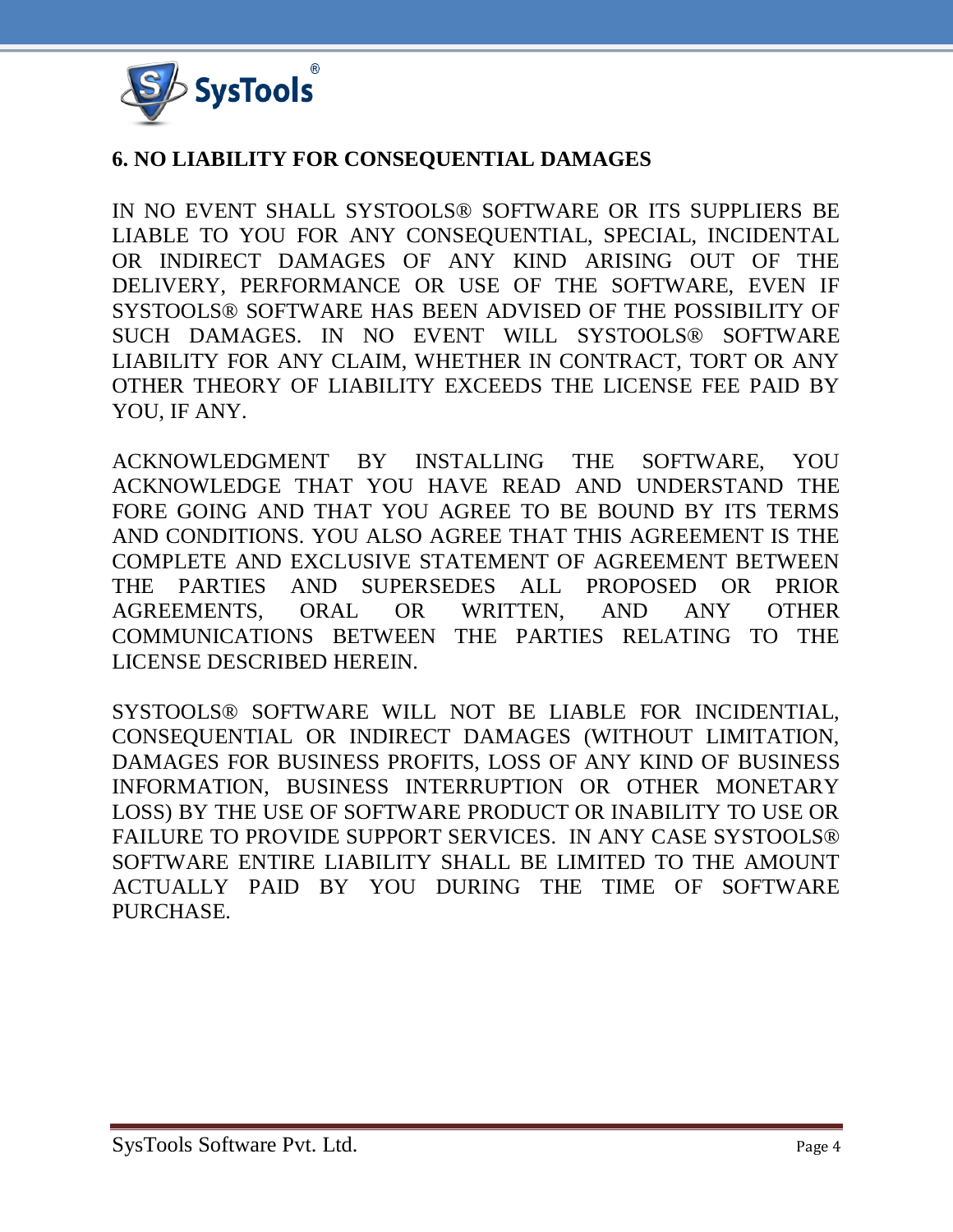

#### **7. WARRANTY DISCLAIMER**

SYSTOOLS® SOFTWARE DOES NOT WARRANT THAT THE SOFTWARE IS ERROR FREE. SYSTOOLS® SOFTWARE DISCLAIMS ALL OTHER WARRANTIES WITH RESPECT TO THE SOFTWARE, EITHER EXPRESS OR IMPLIED, INCLUDING BUT NOT LIMITED TO IMPLIED WARRANTIES OF MERCHANTABILITY, FITNESS FOR A PARTICULAR PURPOSE AND NONINFRINGEMENT OF THIRD PARTY RIGHTS. SOME JURISDICTIONS DO NOT ALLOW THE EXCLUSION OF IMPLIED WARRANTIES OR LIMITATIONS ON HOW LONG AN IMPLIED WARRANTY MAY LAST, OR THE EXCLUSION OR LIMITATION OF INCIDENTAL OR CONSEQUENTIAL DAMAGES, SO THE ABOVE LIMITATIONS OR EXCLUSIONS MAY NOT APPLY TO YOU. THIS WARRANTY GIVES YOU SPECIFIC LEGAL RIGHTS AND YOU MAY ALSO HAVE OTHER RIGHTS WHICH VARY FROM JURISDICTION TO JURISDICTION.

#### **8. LEGALITY STATEMENT**

The program that is licensed to you is absolutely legal and you can use it provided that you are the legal owner of all files or data you are going to recover through the use of our software or have permission from the legitimate owner to perform these acts. Any illegal use of our software will be solely your responsibility. Accordingly, you affirm that you have the legal right to access all data, information and files that have been hidden. You further attest that the recovered data, passwords and/or files will not be used for any illegal purpose. Be aware password recovery or other data decryption of unauthorized or otherwise illegally obtained files may constitute theft or another wrongful action and may result in your civil and (or) criminal prosecution.